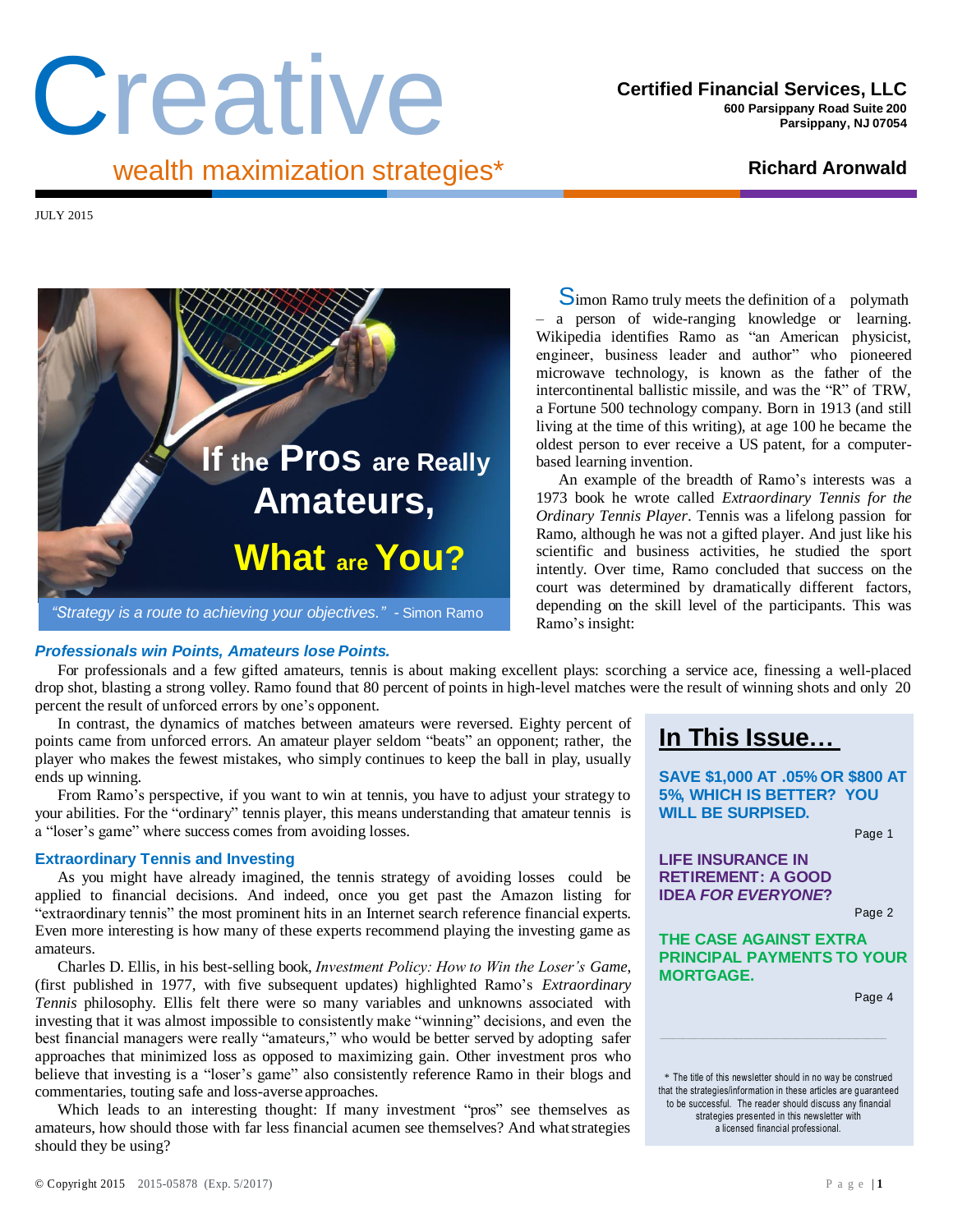#### **Well…just how amateur are you?**

For the past decade, Olivia S. Mitchell of the University of Pennsylvania's Wharton School and Annamaria Lusardi of the George Washington University School of Business, have administered a three-question financial literacy test to people in the US and around the world. The questions address the concepts of compound interest, inflation, and risk tolerance.

"When we first started, we thought these questions were way too simple and that the majority of respondents would get them correct without any question," Mitchell says in a newly-released update of their research. Wrong assumption: Only half of Americans over age 50 (theoretically, the ones who have made the most financial decisions) could get the first two questions right and only 34 percent could correctly answer all three. "Only half got the third question right — and that was a true or false question," Mitchell says. "You had a 50-50 chance, and one-third answered 'Don't know.' "

Here are the questions:

## **Financial Literacy Test**

- 1. Suppose you had \$100 in a savings account and the interest rate was 2% per year. After five years, how much do you think you would have in the account if you left the money to grow?
	- a. More than \$102
	- b. Exactly \$102
	- c. Less than \$102
- 2. Imagine that the interest rate on your savings account was 1% per year and inflation was 2% per year. After one year, how much would you be able to buy with the money in this account?
	- a. More than today
	- b. Exactly the same
	- c. Less than today
- 3. Please tell me whether this statement is true or false: "Buying a single company's stock usually provides a safer return than a stock mutual fund."
	- a. True
	- b. False

**The Correct Answers:** 1. A. 2. C. 3. False

Okay, let's just say it. If most Americans had problems with these three questions, their financial skill level is in a category below amateur. But even if you aced the quiz, does that elevate your financial understanding to the professional level, especially when many of the pros admit to being amateurs? (Yes, it's a rhetorical question.)

## **"Amateur" Ways to Win the Money Game**

Stunning financial success stories grab our attention, but most of those events cannot be duplicated, even by pros. We can't start another Microsoft in our garage just like Bill Gates, or win the Powerball by getting a ticket from the same convenience store; these successes are often singular moments of preparation and luck. If and when we encounter unique opportunities, we should certainly consider taking a chance and scoring big. But over the long haul, the best financial strategies are those that keep us from losing.

**1. Save methodically.** If there's any financial activity that equates to simply keeping the ball in play, it's saving on a regular

basis – 15% of Gross Income, paycheck after paycheck, month after month. As long as you are saving, you're not losing the game. And the longer you can keep playing, the greater your odds of winning.

**2. Look for ways to increase savings.** Getting up to 20% of Gross Income tends to be more productive than seeking a higher rate of return. Long-term financial objectives are defined as accumulation milestones, not annual performance numbers; when it comes time to pay for college, buy a vacation home, or retire, it's how much you have that matters, not the rate of return you've earned along the way. To illustrate:

**Option A:** Save \$1,000/mo. at 0.5% annual interest

*or…***Option B:** Save \$800/mo. at 5% interest.

| The numbers:    | <b>Option A</b> | <b>Option B</b> |
|-----------------|-----------------|-----------------|
| After 1 year:   | \$12,032        | \$9.864         |
| After 2 years:  | \$24.125        | \$20,232        |
| After 5 years:  | \$60,768        | \$54.631        |
| After 10 years: | \$123,075       | \$124,743       |

Option B is earning 10 times Option A, but it isn't until 9 years and 8 months that Option B's balance exceeds Option A. Yet, which task would be harder to achieve, finding another \$200 each month or guaranteeing a 5 percent return for 10 years? Cash flow management – even into accounts that earn almost nothing – is a superior strategy for financial amateurs.

**3. Use insurance to protect against big losses.** Protecting against unavoidable and unforeseeable losses. The financial impact of unexpected losses can be offset by prudent insurance decisions. Maintaining maximum coverage of Auto, Home Umbrella and Long-Term Disability Insurance preserves your ability to save and protect your wealth.

Some might characterize it as the amateur's way, but diligent saving, efficient cash flow management and comprehensive insurance coverage can deliver winning results. If even the pros have to acknowledge their amateur status, avoiding losses might be your best way to play to win.  $\triangleleft$ 

**Have you had a cash flow analysis to increase your saving? What about an insurance review?**

## **Whole Life Insurance in Retirement A Good Idea for Everyone?**



Since at least the 1970s, there has been an on-going debate about the value of whole life insurance in retirement. The argument has focused on two issues: the need for whole life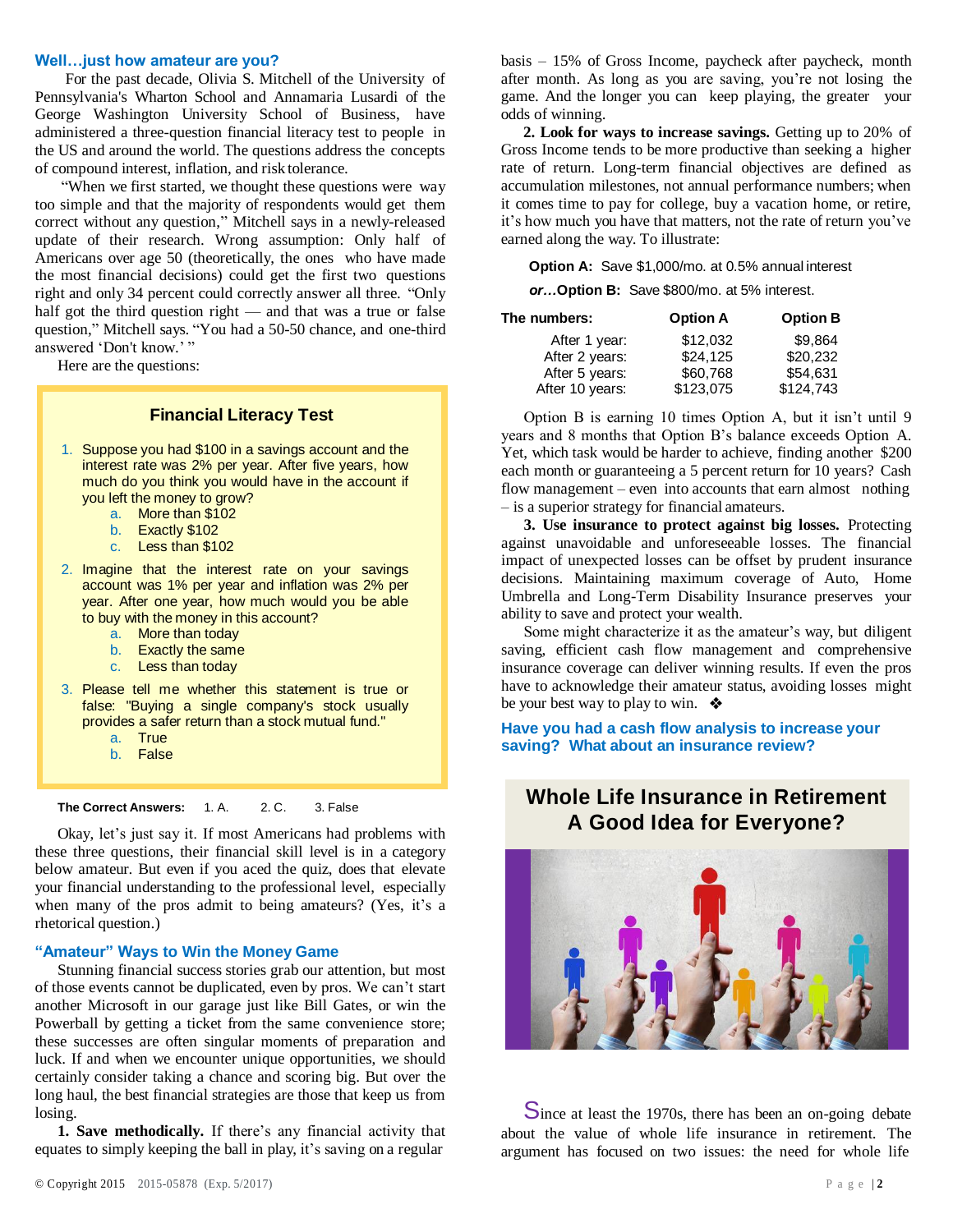insurance in old age, and the financial performance of these policies.

The arguments were as follows: If life insurance is intended to replace earnings, then once you retire (and have no earnings), where's the need to continue coverage? And, during decades of high interest rates and soaring stock market values, many analysts concluded that the premiums allocated to whole life would deliver better returns if placed in other financial instruments. These assessments resulted in a generation of financial experts extolling the benefits of "buying term and investing (Losing) the difference," and condemning wholelife.

Despite this extreme perspective, both term and whole life insurance have a long history in the marketplace. And over time, many of the die-hard advocates of term insurance have, sometimes grudgingly, admitted that whole life has value for inheritance, estate planning, or supplemental retirement income. Whole life is initially acquired to replace lost income due to a pre-mature death. At retirement, it transforms itself to "Asset" insurance which replaces assets spent during retirement or lost due to estate taxes. But these "term insurance gurus" still tend to see whole life as an "affluent" product, and continue to insist that

whole life is a "poor investment" in terms of accumulation for the "average" American.

However, as the Baby Boomer generation comes to understand that retirement planning is not only about accumulation but also distribution, a thread of financial commentary has arisen that says whole life insurance might be a valuable retirement asset – for everyone. Because while other instruments may produce a larger amount for retirement, the cost to spend it may also be greater. As author and healthcare expert Dan McGrath puts it in an April 29, 2015, blog, having whole life insurance might mean that retirees "will start retirement with less, but they will most likely end up with a lot more."

McGrath is not alone in this assessment. In the past year, several industry experts have

articulated detailed scenarios where the accumulations and distributions from a whole life policy could be integrated with other retirement assets to deliver better results – even for lessaffluent retirees.

## **Integrating with Social Security and Medicare**

For the average American, Social Security is, and will continue to be, a significant retirement asset. Tom Martin, CFP®, CLU®, ChFC® notes in a March 6, 2015 ProducersWeb.com commentary, "Fifty-five percent of Americans over age 65 rely on Social Security to provide more than half their income," and because Social Security benefits are indexed to inflation, he projects that a fully-vested worker who is 50 today could expect an annual benefit of \$77,000 at age 67. A 2014 T. Rowe Pricesponsored survey of recent retirees with median household assets of \$473,000, found that Social Security comprised 43 percent of their retirement income.

Social Security benefits are received income tax-free, unless income from other sources exceeds annually-adjusted thresholds. The first "provisional income" threshold is currently \$25,000 on a single and \$32,000 for a joint return. For each dollar above the threshold, 50 cents of Social Security also becomes taxable income. If provisional income is above \$34,000 for individuals or \$44,000 for couples, 85 cents of Social Security is taxable.



critical role in helping to meet retirement goals. Other instruments may produce a larger amount, but the cost to spend them may also be greater.

The income tax cost for earnings over the threshold can be steep. Because the provisional income calculation is complex, and because marginal income tax brackets will vary, it can be difficult to assess the real tax cost of exceeding these thresholds. But if a retiree in the 28% marginal tax bracket had provisional income right at the threshold, an additional \$100 in income would increase their tax by  $$51.80$  (\$100 income x .28 + \$85 Soc. Sec. benefit x .28). Some would characterize this as a 52% marginal tax rate.

Under most circumstances, withdrawals from whole life are not taxable as income until they exceed cumulative premiums, and once this threshold is met, policyholders may have the option to characterize additional withdrawals as loans, which are also not taxable. This unique feature can allow retirees to manage their retirement distributions, maximizing their Social Security benefits by reducing the amount that is taxed<sup>1</sup>.

The Affordable Care Act requires all Americans to obtain health insurance. For most retirees, this means enrolling in Medicare Part A, which covers treatment provided in a hospital, a skilled nursing facility and hospice care, and has been pre-paid by taxes collected during your working years. But in order to be

fully insured, retirees must also purchase Part B, D and the Part F Medigap coverage.

The premiums for these plans are also means-tested; if combined income exceeds certain thresholds, retirees pay more. How much more? McGrath estimates that a couple retiring at age 67 whose taxable income just crosses the Medicare threshold can expect to pay an additional \$115,000 in Medicare premiums by age 85. For those in the highest income brackets, the projected "extra" is \$1.16 million. And these premiums are increasing at a rate greater than the indexed increases in Social Security.

Similar to the threshold issues for Social Security, drawing retirement income on a taxfavored basis from life insurance cash values (instead of fully taxable accounts, like IRAs

and 401(k)s) could result in substantially higher net income.

Couples receiving Social Security have another reason to consider whole life insurance. Social Security is an individual benefit – each person receives a benefit calculated on their age and work history. But Social Security also incorporates a spousal benefit. For any married couple, one spouse can elect to receive either their own benefit, or one-half of their spouse's benefit, whichever is higher<sup>2</sup>.

At the death of a spouse, one Social Security check stops, and the survivor continues receiving the larger payment. Suppose a husband receives the current maximum benefit of \$2,642 and his wife takes a spousal benefit of \$1,321 (half of the husband's benefit). If either husband or wife dies, the survivor continues receiving the larger check (\$2,642). Overall, this scenario results in a reduction of \$1,321 in monthly retirement income.

In theory, this loss should be offset by a decrease in living expenses for the survivor. Reality suggests otherwise. It may be true that two can live as cheaply as one, but it does not follow that one can live on half of what two did. Whether one or two are living in the residence, housing costs will likely remain the same. Transportation costs may not diminish proportionatelyeither.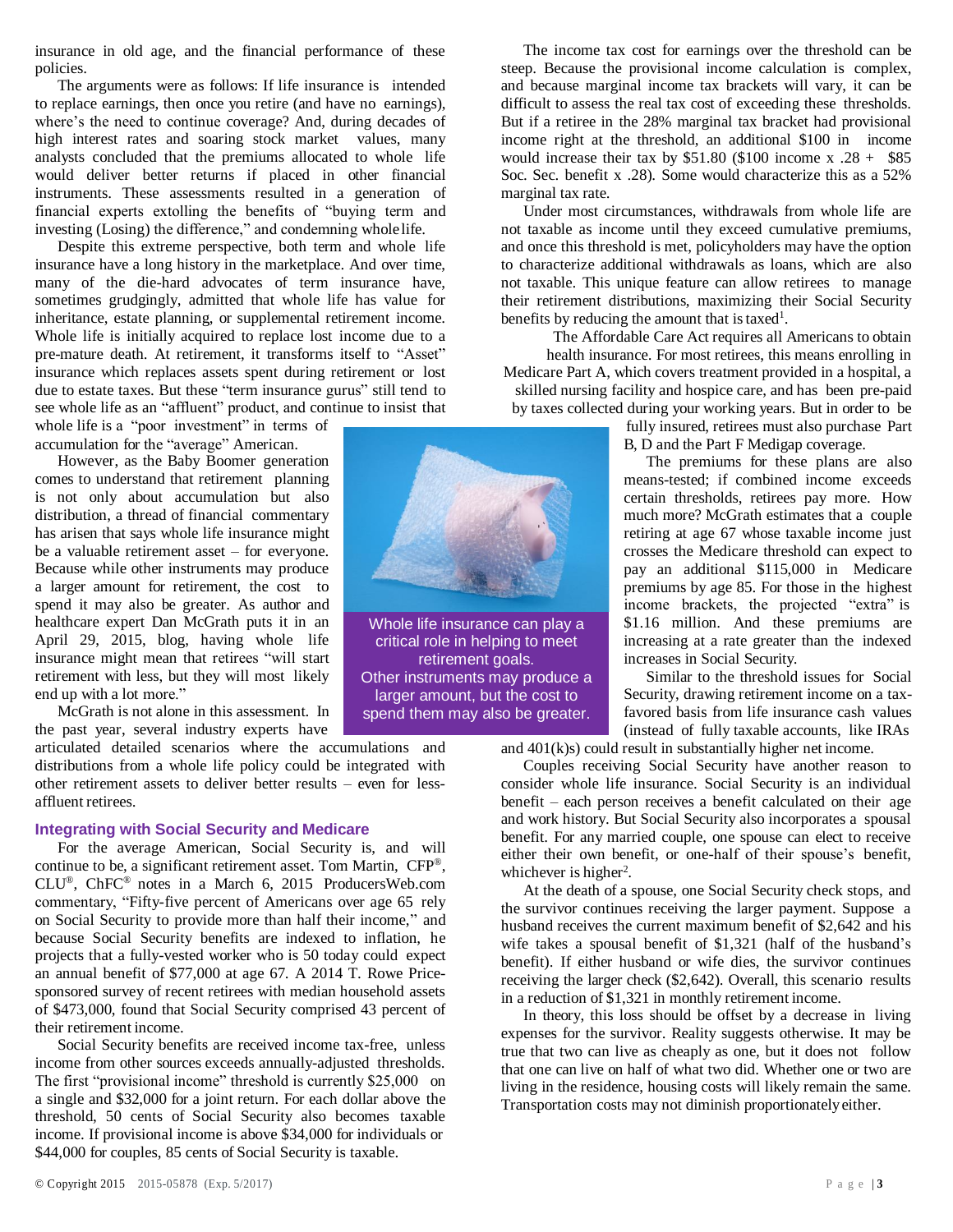To adjust, a surviving spouse will either draw additional retirement income from other sources or decrease his/her standard of living. And drawing more from other sources may expose the remaining Social Security benefits to higher taxation.

Whole life could address this dilemma in two ways. As before, cash distributions from a survivor's whole life policy can be received tax-free, lowering or eliminating the tax impact on Social Security benefits. Additionally, if the policy was on the deceased, the insurance proceeds (received tax-free) may replace the second Social Security check – other assets spent down.

Per Martin: "Life insurance can play a critical role in helping couples meet their retirement goals, whether it is through utilization of the policy's cash value or in having the death benefit replace the lost Social Security."

## **The Long-term Care Issue**

McGrath cites a Health and Human Services statistic that roughly 70% of Baby Boomers are going to need some form of long-term care in retirement, and that the current annual cost for care in a facility is about \$78,000. One of the ways a whole life policy may address long-term care costs is by collateral assignment. To secure a loan (perhaps to pay medical costs) a policy owner can appoint the lender as the primary beneficiary of the death benefit. These potential transactions are unique and vary according to individual circumstances, but they effectively allow the policy owner to "spend" a portion of the insurance benefit while living, preserving other assets.

One last thought: It is best to make whole life a part of your savings/retirement plan as soon as possible – young and healthy. Your health may make you uninsurable, and cash accumulations<sup>3</sup> may not grow fast enough to maximize your income options. **A more practical approach is to consider how your current life insurance policies can be configured to not only provide protection today but also maximize your retirement tomorrow. Don't wait until it's too late.**

<sup>1</sup> Policy benefits are reduced by any outstanding loan or loan interest and/or withdrawals. Dividends, if any, are affected by policy loans and loan interest. Withdrawals above the cost basis may result in taxable ordinary income. If the policy lapses, or is surrendered, any outstanding loans considered gain in the policy may be subject to ordinary income taxes. If the policy is a Modified Endowment Contract (MEC), loans are treated like withdrawals, but as gain first, subject to ordinary income taxes. If the policy owner is under 59 ½, any taxable withdrawal may also be subject to a 10% federal tax penalty. <sup>2</sup> Contact the Social Security Administration for complete details regarding eligibility for benefits. <sup>3</sup> Dividends are not guaranteed. They are declared annually by the company's board of directors.

Whole Life Insurance: what other financial instrument can help you do so many things?



## **The Case Against Extra Principal Payments**



As interest rates stubbornly remain at historic lows, savers are looking for safe alternatives. An old strategy that's regained traction with some pundits: making extra principal payments on your mortgage.

The rationale: If your mortgage interest rate is 5%, every additional dollar paid to principal effectively "yields" a 5% return in reduced interest costs. When many savings accounts pay less than 1% on deposits, redirecting savings to produce a guaranteed return of 5% seems like a no-brainer.

But there's more to the story.

**Saving and paying off debt are not the same thing.** When you save, you increase assets under your control; the amount you can liquidate or reallocate gets larger. While the "savings" you realize from reduced mortgage interest costs may also increase your net worth by boosting the equity in your home, *this equity is not under your control*. If you make extra principal payments of \$500/month for 12 months, you can't simply access this additional \$6,000. It requires a home equity loan – which requires a lender's approval and monthly repayments. In most instances, debt reduction only reduces the length of an obligation, it does not increase "controlled" savings.

**The control element is arguably more important than a rate of return.** A decision to save – even in a lowinterest-rate account – provides intangible, non-math benefits. Building a reserve of truly liquid cash could be security against losing a job or taking a pay cut; even with less income, there's still money to make the *regular* mortgage payments. But if several years of "extra" income has paid down principal and suddenly there isn't money to make next month's payment, you have a problem – and it's one that can't be solved with a home equity loan.

**Even for those who have enough financial reserves to afford additional principal payments, doing so on a monthly basis is usually not optimal.** If the goal is to pay off a 30-year mortgage in 15 years, a better approach might be to allocate the required additional principal payments to a separate